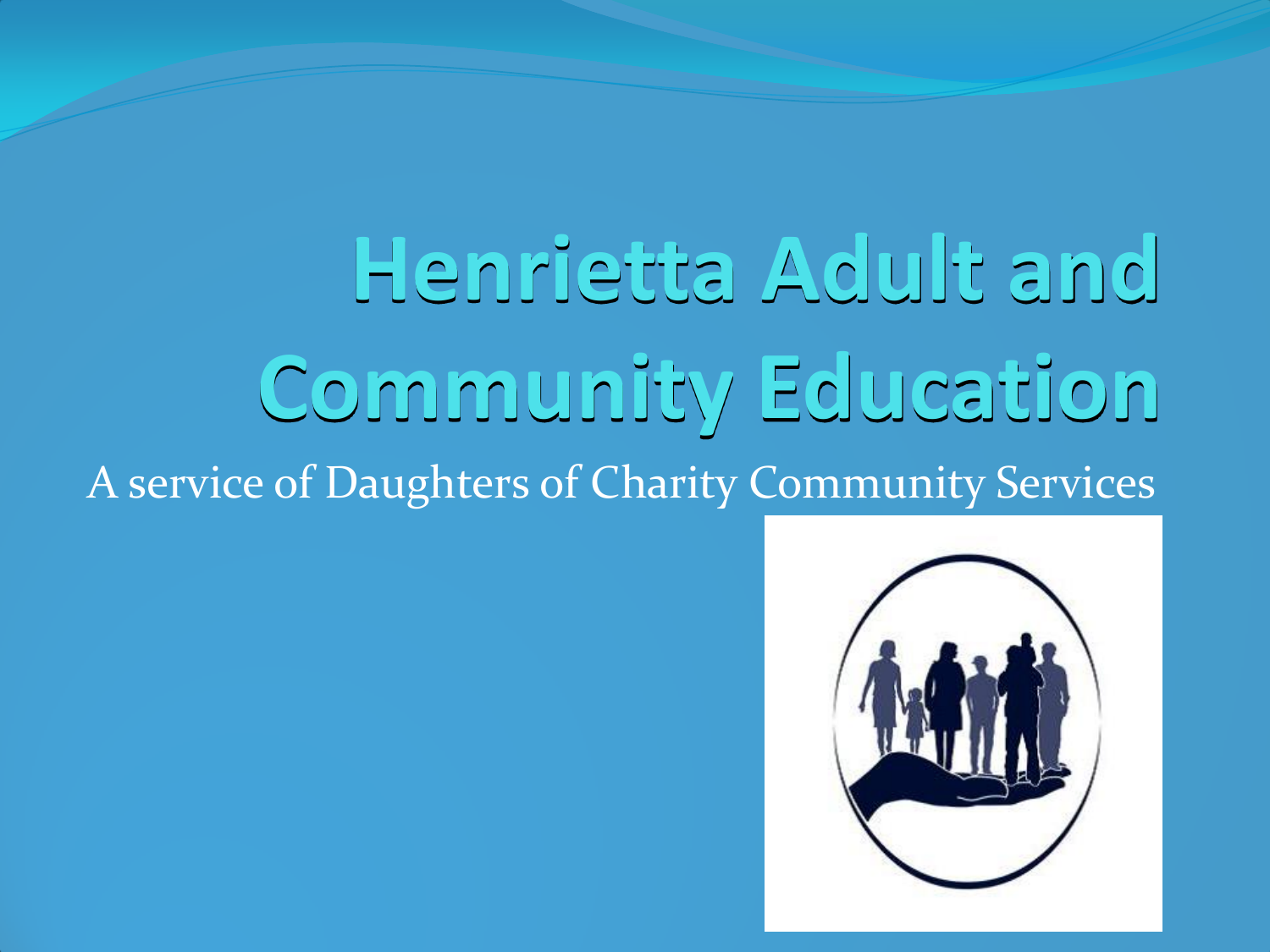#### Daughters of Charity Community Services

- Henrietta Adult and Community Education Service  $(18 - 80+)$
- St Mary Nursey (0-5)
- St Vincent's Community Training Centre (16-21)
- High Support School (13-17)
- Senior Citizen Service (65-80+)
- Support Services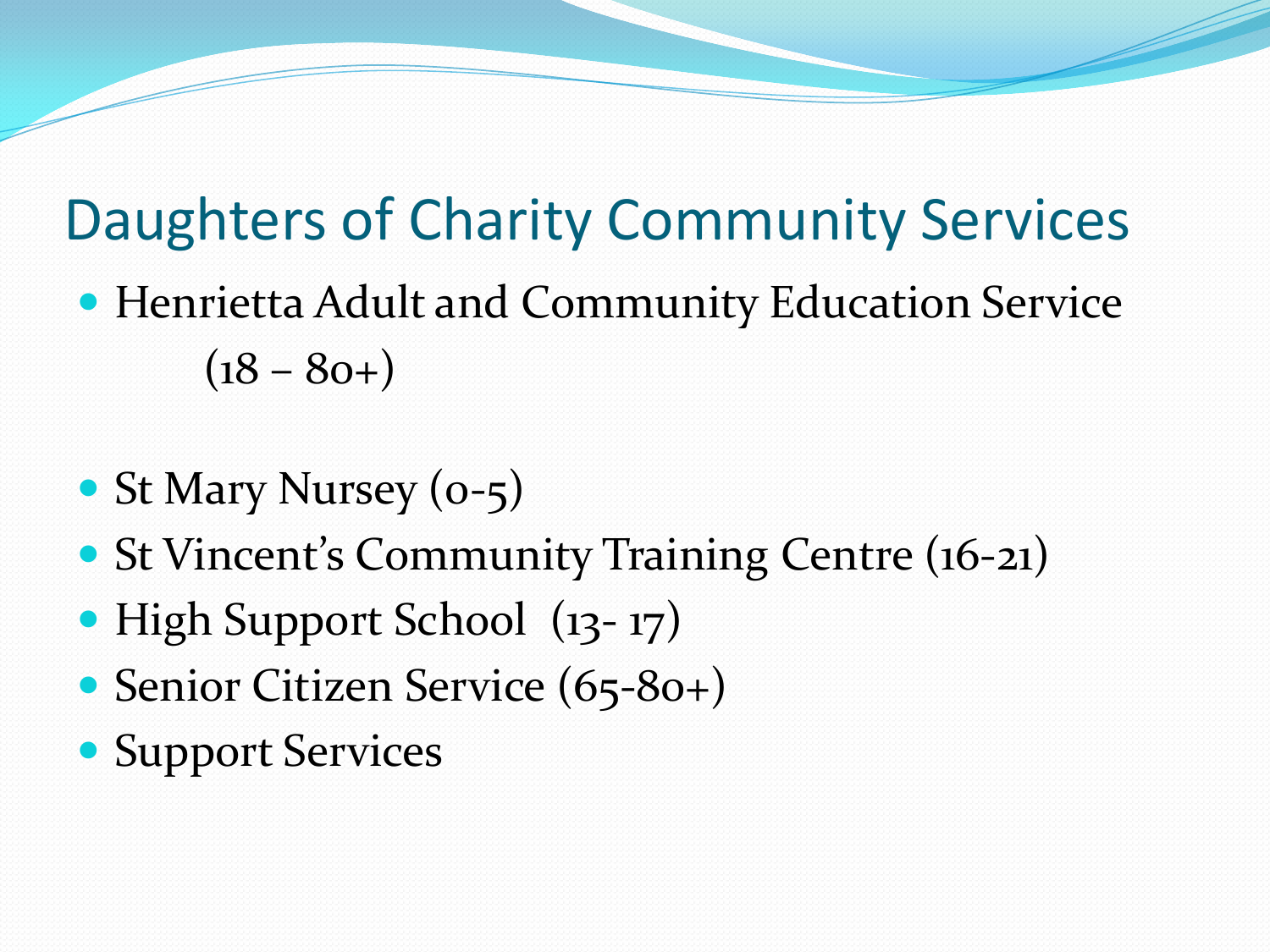- Family Support Worker
	- One to One programmes
		- parenting, state entitlements
	- Crisis Intervention
		- Homelessness, crisis pregnancy, domestic violence, illness
	- Advocacy and referrals
		- Link in with other professionals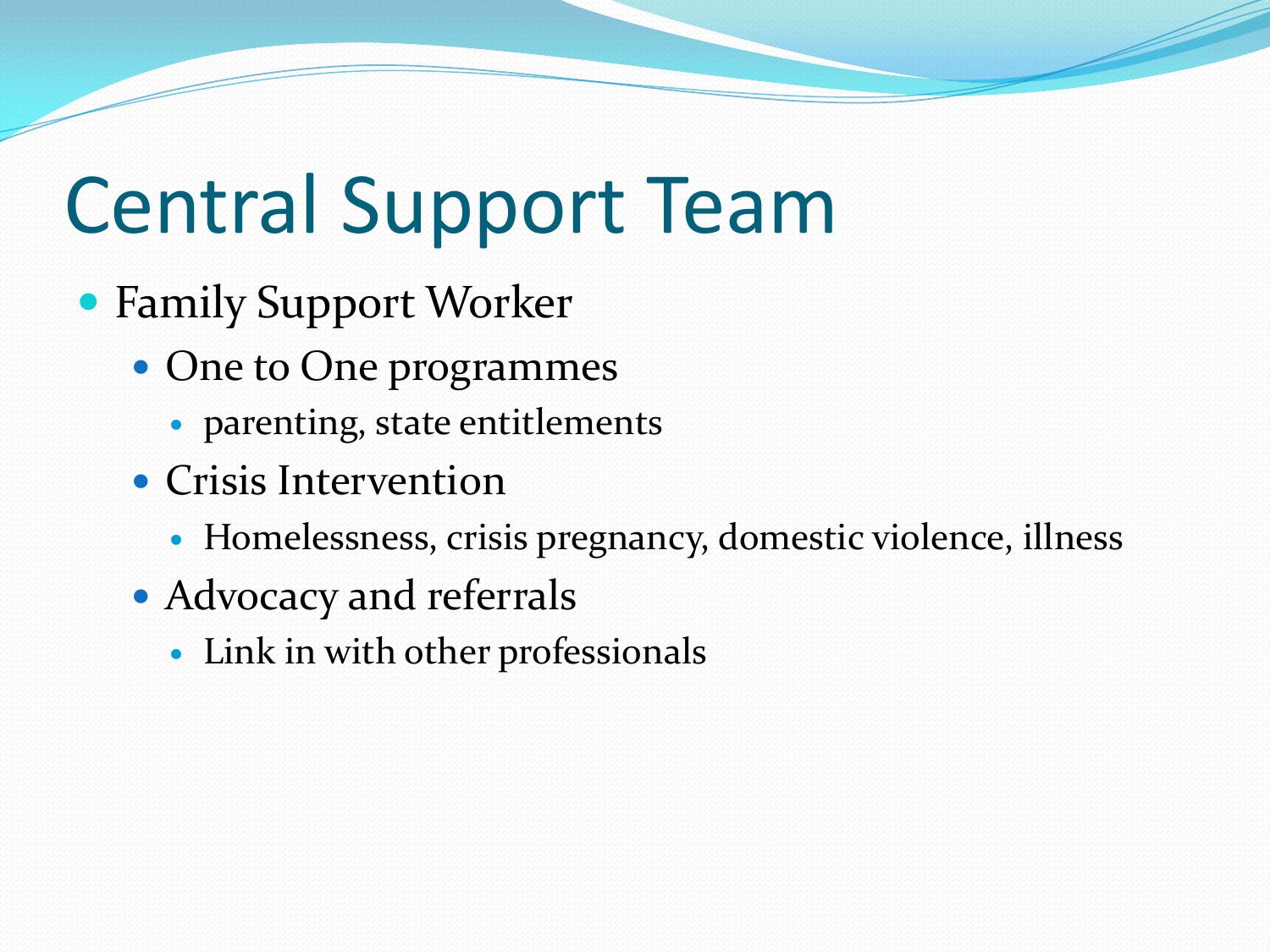#### • Counsellor

- a safe space to be listened to
- Support managing stressful issues, relationships, anger, anxiety
- Personal Development
- building confidence, assertiveness, encouragement
- Work with learners around progression and career paths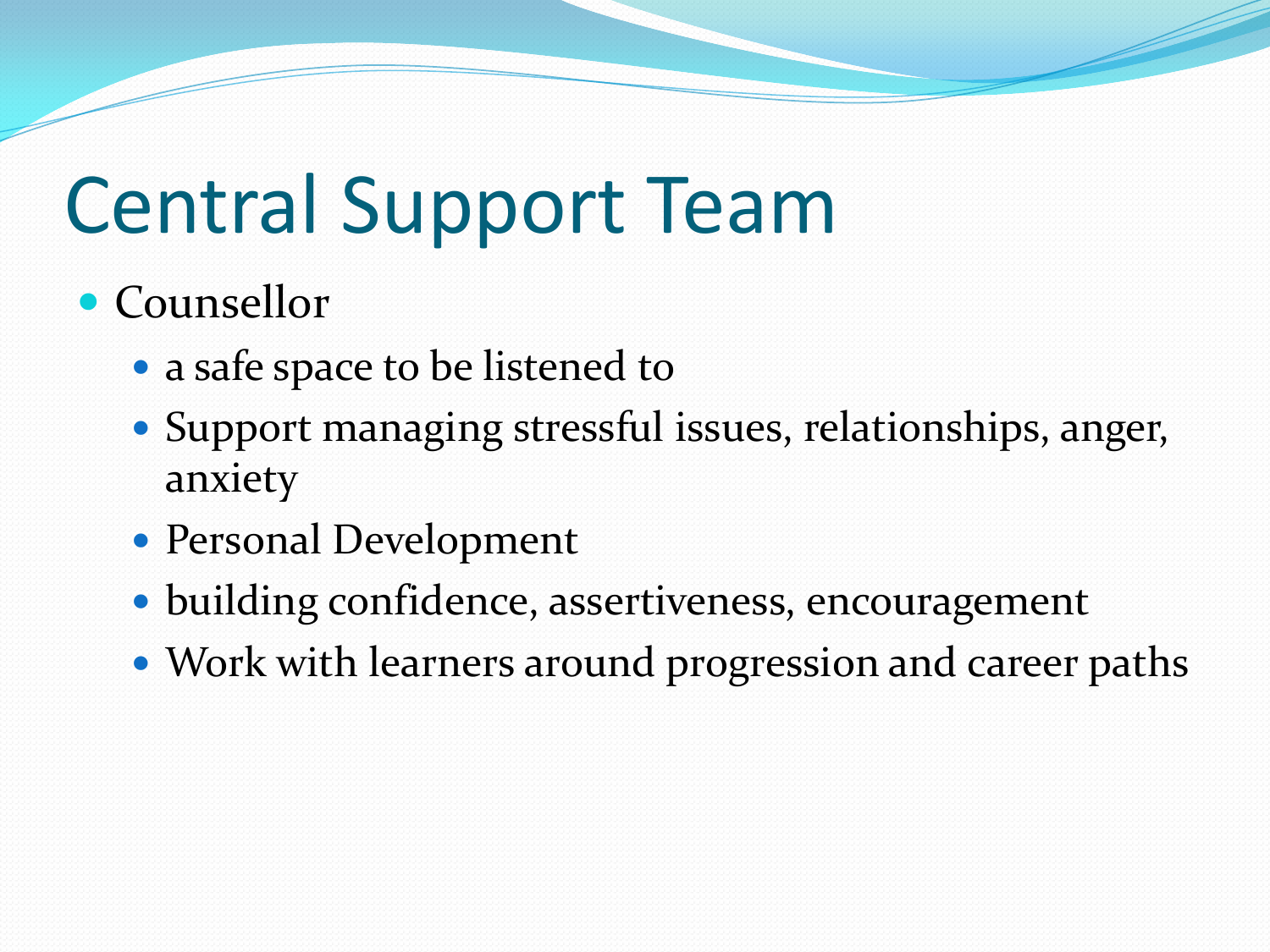- Employment and Guidance Officer
	- Career Assessment
	- Support and Informaiton
	- Career Guidance
	- Career Coaching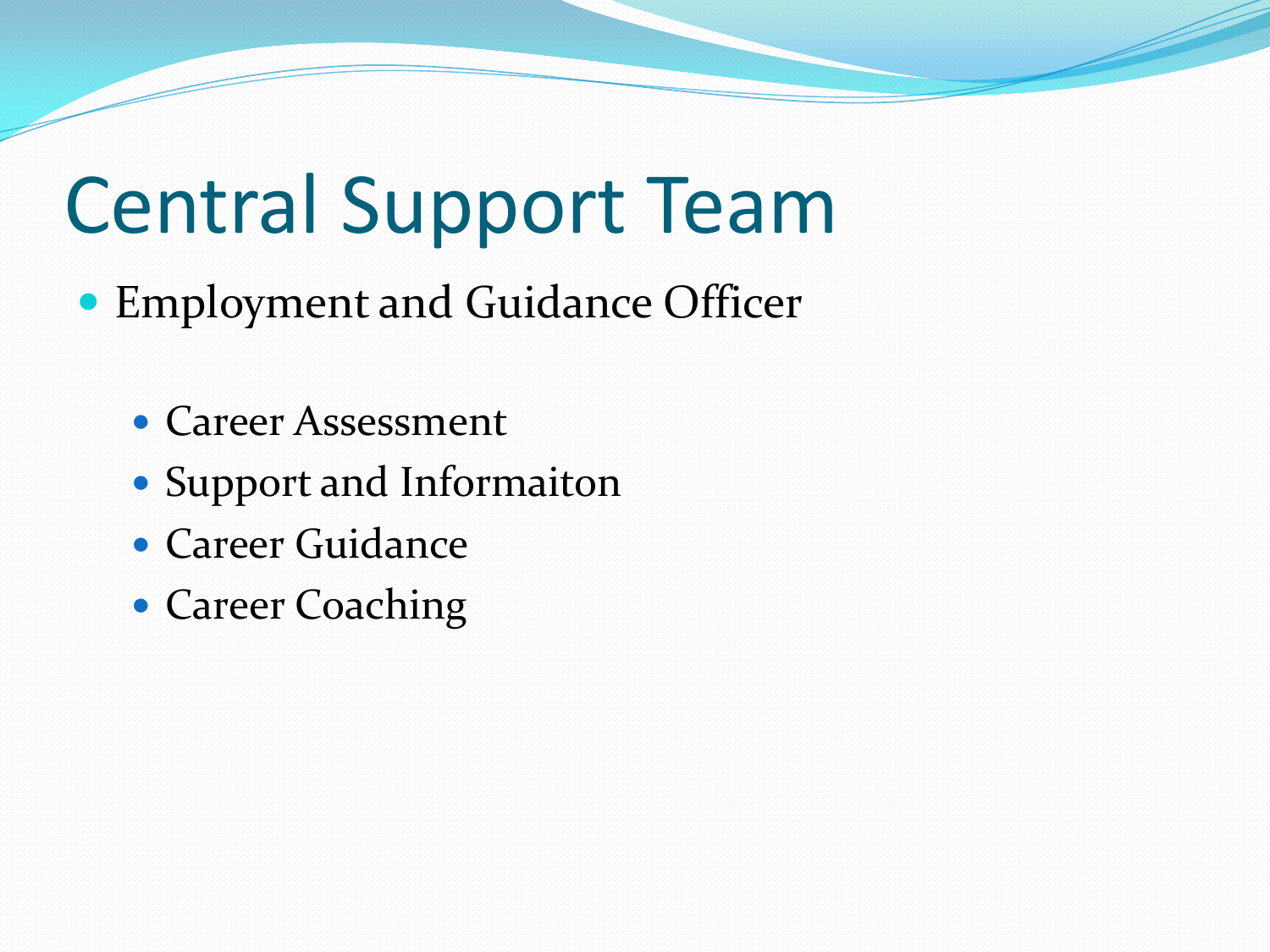- Community Development Support Worker
	- Support local community access DoCCs services
	- Community development build relationships with schools, parents and other local agencies in the community
	- Provide advocacy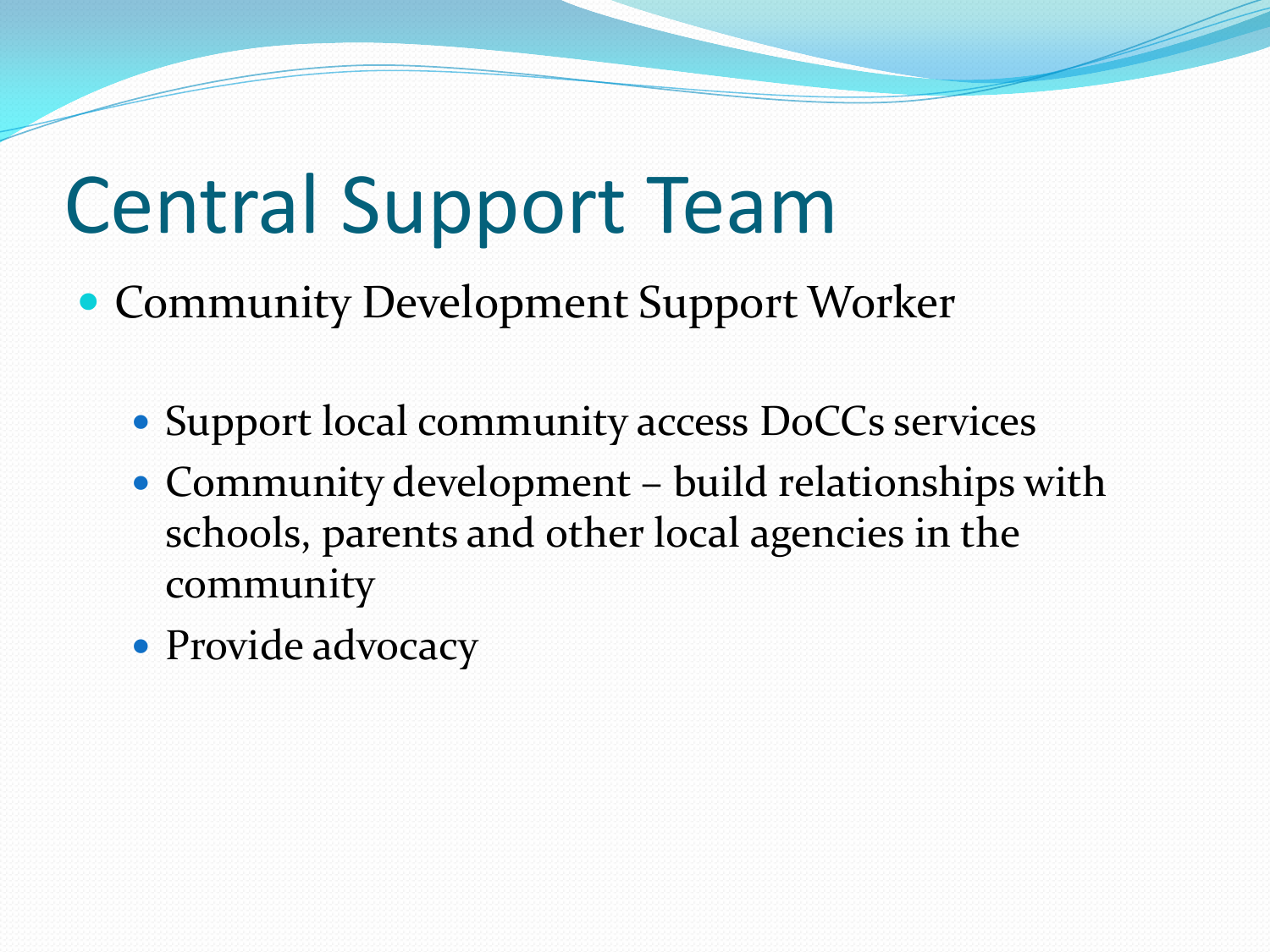#### H.A.C.E – Aim

To support adults in their learning journey through life by providing community-based education programmes and social activities that encourages adults to discover and fulfil their individual learning needs and enhance their life skills.

Target group – Focus on working with adults who have low levels of education, Socially isolated, disadvantaged groups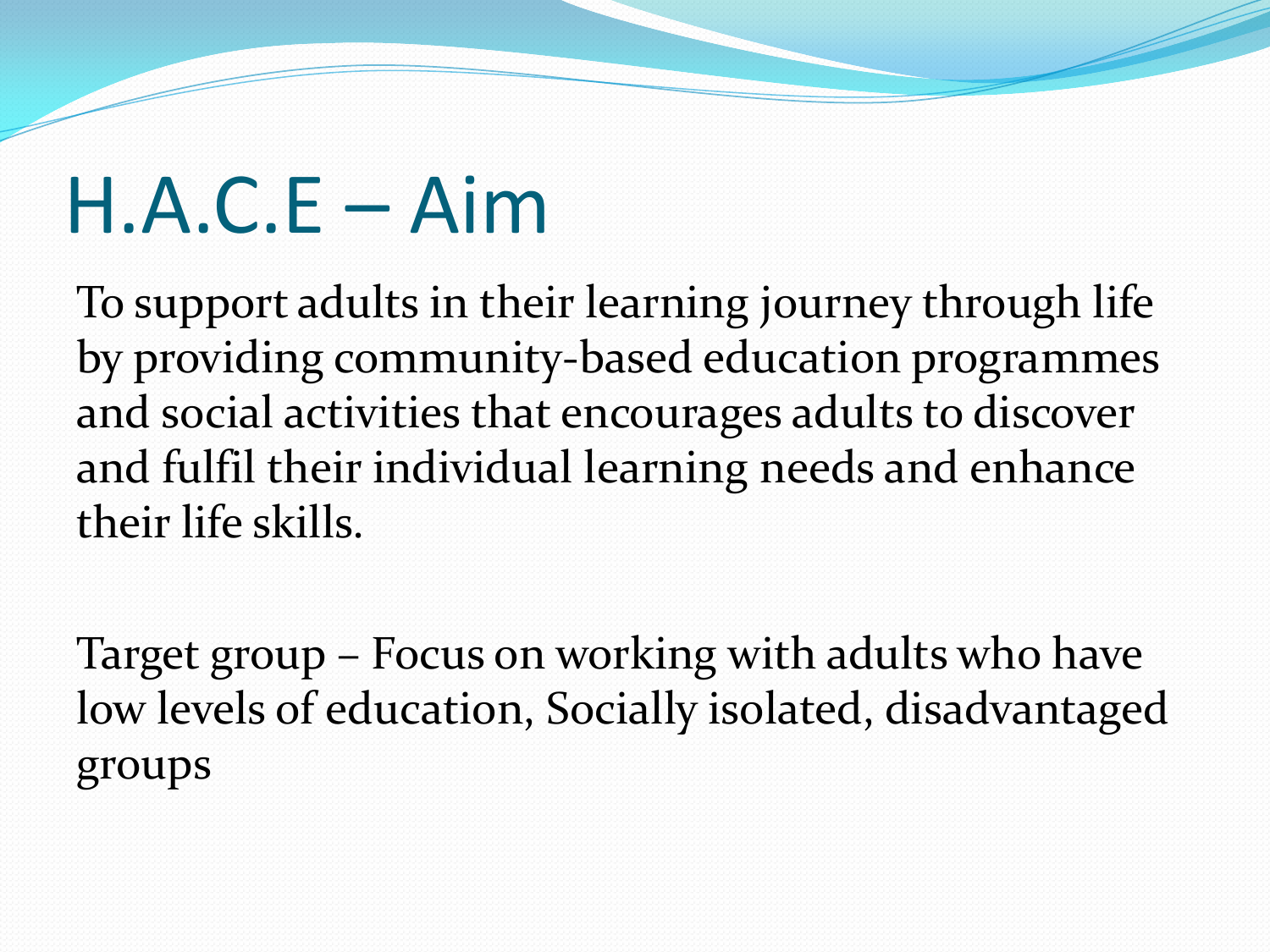#### How are we funded?

- CDETB Core grant
- Daughters of Charity Community Services
- CDETB part time tutors
- Small Community Grants / Philanthropy
- Volunteer Tutors
- Team of Volunteers front Desk and Canteen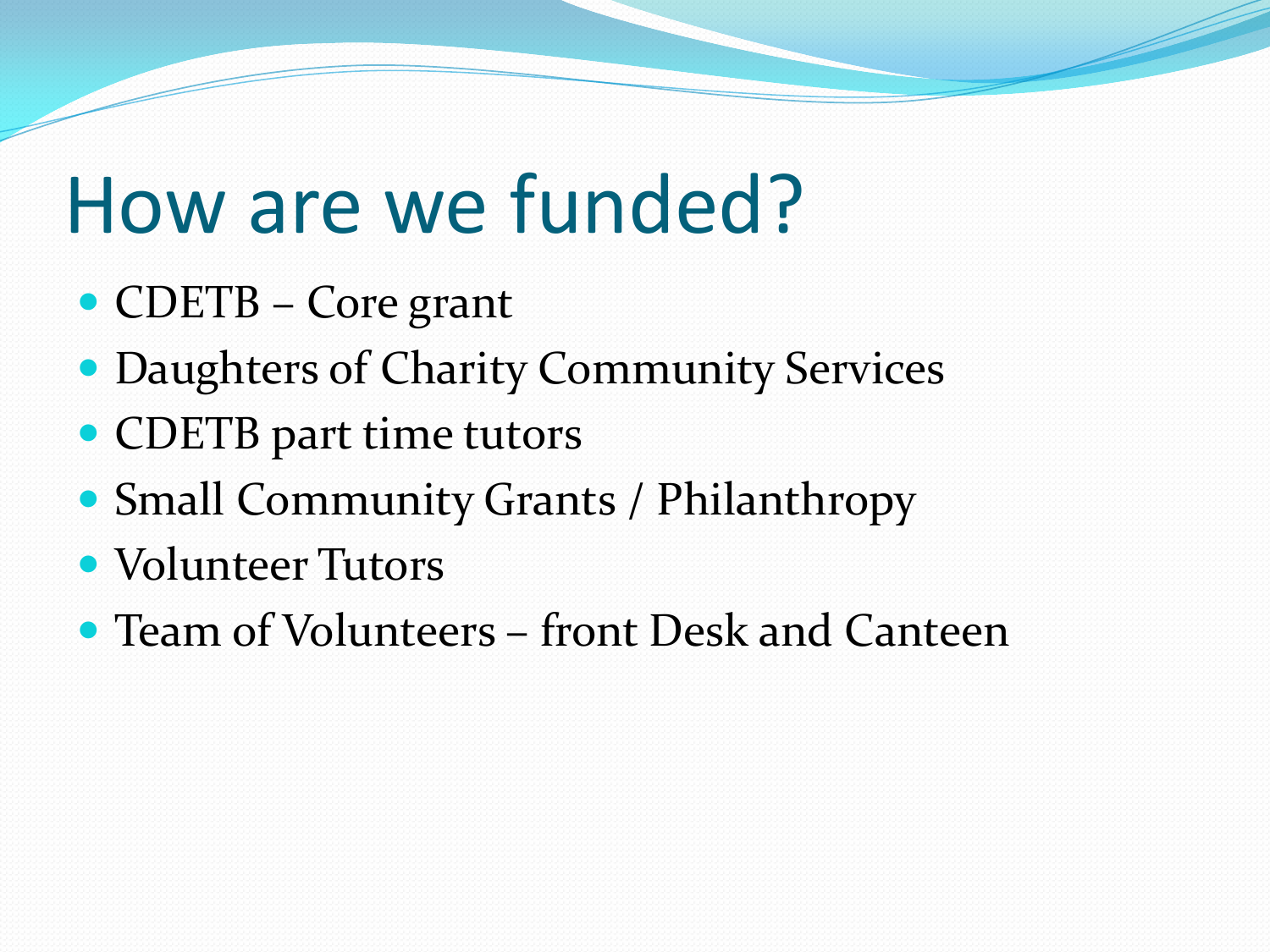## H.A.C.E

- Create a welcoming, accepting and caring environment.
- Putting the adult learner at the centre of the process at all times.
- Supporting each person at his/her own pace, using a holistic, learner-centred approach.
- Build up confidence and self esteem of adults to enable them to achieve their learning goals and other goals in life.
- Fostering an atmosphere of understanding, respect and trust.
- Valuing each learner's effort and contribution.
- Celebrating his / her achievements.
- Respecting the dignity and confidentiality needs of everyone we engage with.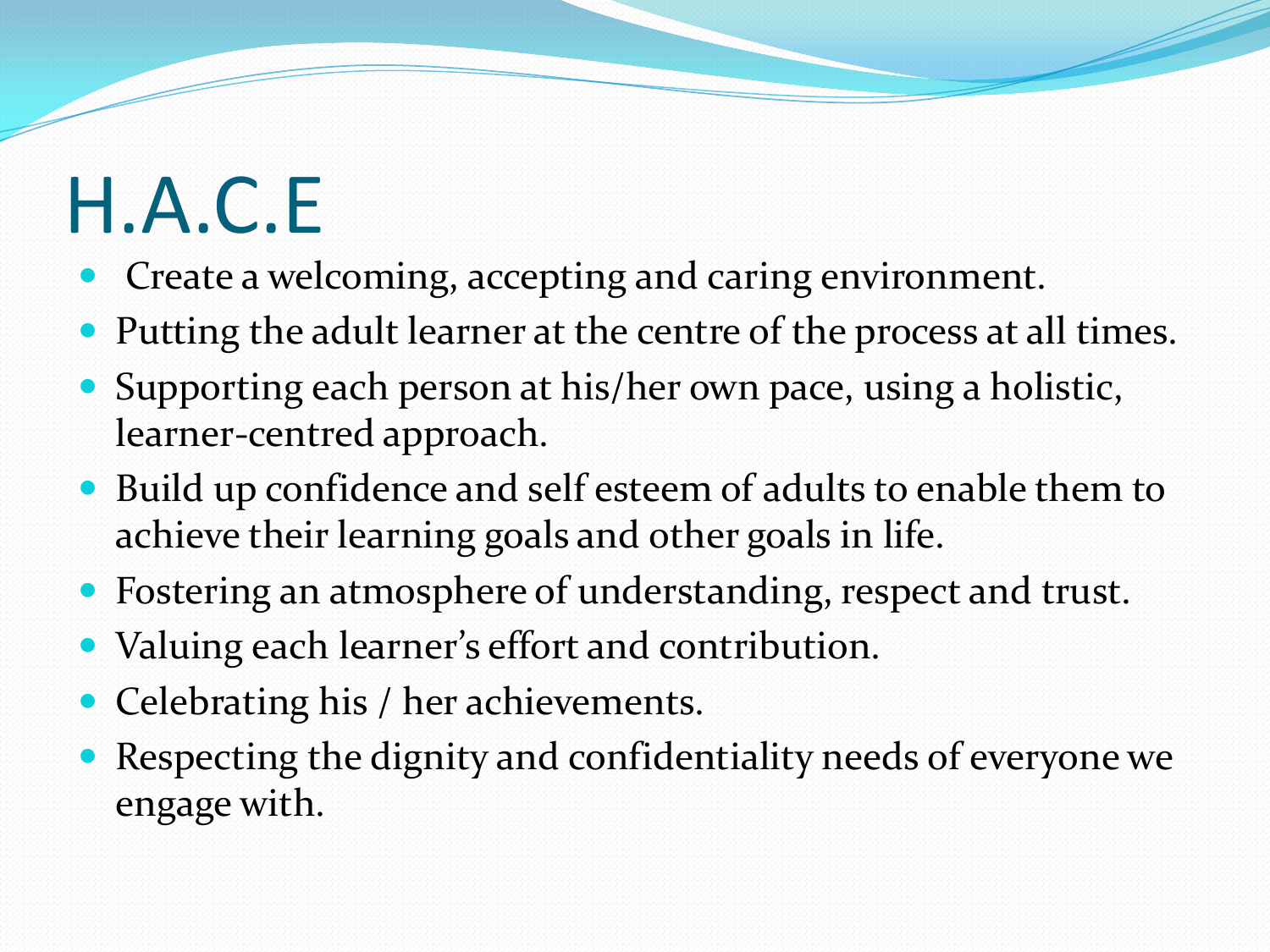## H.A.C.E

- Educational and Social Porgrammes
	- ESOL
	- Personal Development Wellbeing and Happiness
	- Yoga
	- Computers for over 55s
	- Todays Technology
	- Flower Arranging
	- Spanish for your holidays
	- Family History and Genealogy
	- Art
	- Cooking for the Family
	- Tin Whistle
	- Out and About